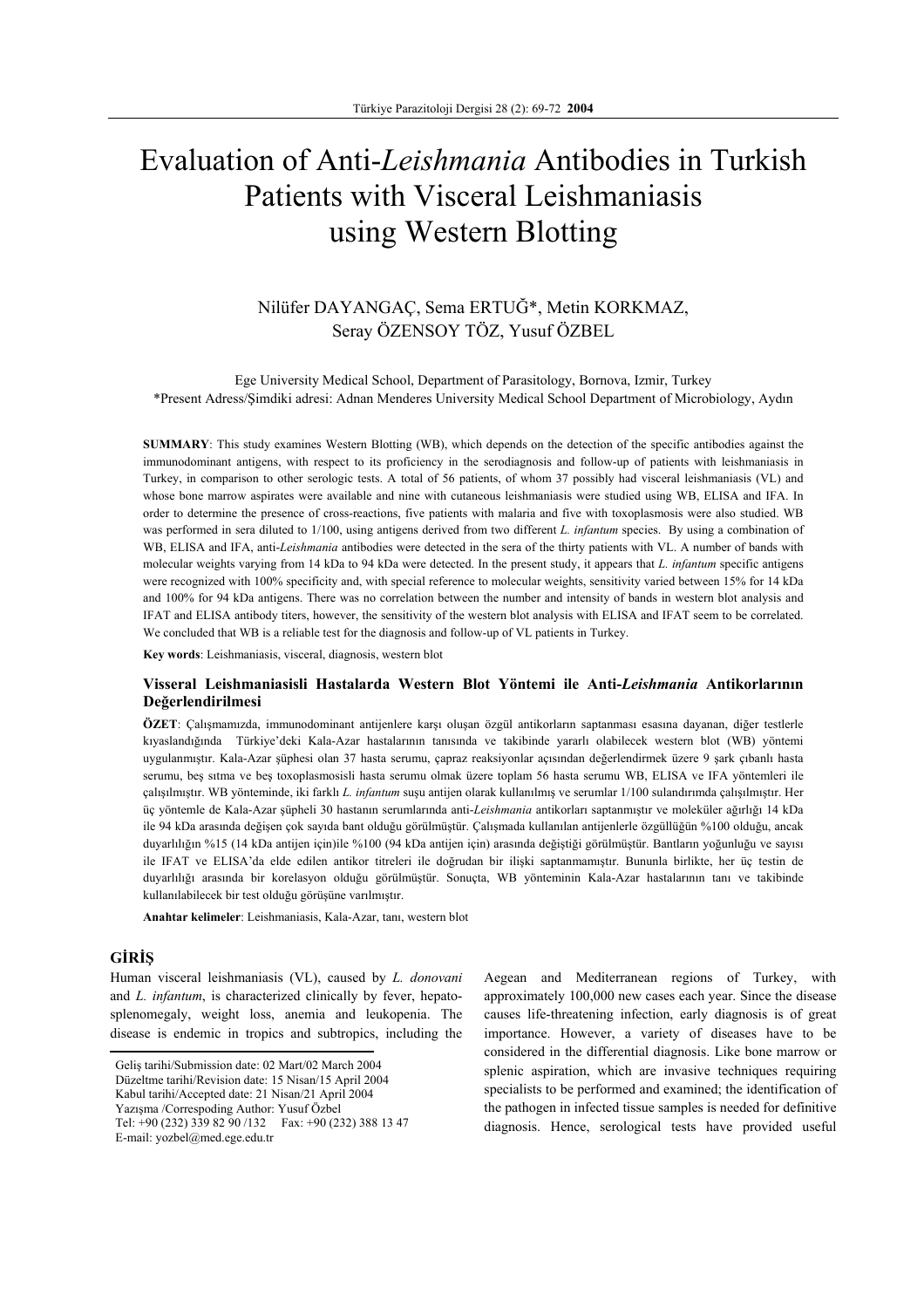alternatives, as more efficient diagnostic methods with high sensitivity and specificity. Immunoblots have been useful in studies of host serological responses during infection, and a few antigens with potential diagnostic value have been selected (2). This study examines the Western Blot (WB) technique, which depends on the detection of the specific antibodies against the immunodominant antigens, with respect to its competence in the serodiagnosis and follow-up of the patients with leishmaniasis in Turkey, in comparison with the other serologic tests.

#### **MATERIAL AND METHODS**

**Human sera:** A total of 56 patients, of which 37 patients suspected of visceral leishmaniasis (VL), whose bone marrow aspirates were also available, nine patients with cutaneous leishmaniasis, and for cross-reaction, five patients with malaria and another five patients with toxoplasmosis, were studied by WB, ELISA and IFAT. In five VL-infected patients, both the pre- and post-treatment sera were studied, in order to compare the post-treatment alterations in the number of the antigens recognized by VL sera and the intensity of the bands.

**Antigen:** The strains used in this study were: *L. infantum* (MHOM/TR/99/EP32) and *L. infantum* (MCAN/TR/99/EP33). Promastigotes were grown at 28 °C in RPMI 1640 medium (Biochrom-Cat No:F 1215) containing 10% heat inactivated fetal calf serum (FCS).

**Sodium dodecyl sulfate-polyacrilamide gel electrophoresis (SDS-PAGE):** *L. infantum* promastigotes were lysed in a sample buffer consisting 125 nM Trisma base, 4% SDS, 20% glycerol, and 0.04% bromphenol blue (final concentrations). Samples were boiled for 5 minutes and immediately subjected to dual slab gel electrophoresis, using discontinuous buffer system of Laemmli 1970. SDS was performed on a 10% polyacrylamide gel (Figure 2).

**Transfer and immunoblotting:** Electrophoretic profiles of Leishmania components were transferred from gels to nitrocellulose membranes (7/8.4 cm, Bio-Rad 162-0145). Strips were blocked with 3% BSA, which was diluted in TBS (Tris-buffered saline). Then washed three times with TBS, and incubated 1 h at 37  $^{\circ}$ C with sera diluted 1:100 in TBS. The strips were washed again, and incubated with 1:1000 dilution of Anti-Human IgG goat alkaline phosphatase congugate (Sigma A3187) in TBS. After further washing enzymatic activity was revealed using nitroblue tetrazolium and bromochloro-indolyl phosphates (Sigma B-5655) chromogenic substrates. The reaction was stopped with distilled water when a background color began to appear.Strips were dried and stored in dark.

**Immunoflourescence antibody test:** Washed stationaryphase *L. infantum* promastigotes were dispensed in demarcated circles on 12 well glass slides. Sera samples diluted between 1:16 and 1:512 in PBS incubated 30 min at 37 °C and washed three times in PBS, and then, 1:300 diluted FITC-labeled anti-human IgG (Bio Meriux 75692) conjugate was added. The slides were then incubated 30 min at 37  $^{\circ}C$ , washed and examined under a fluorescence microscope (Olympus BH2-RFCA).

**Enzyme-linked immunosorbent assay:** Plates were coated overnight with 0.5 µg of antigen/well. Sera diluted 1:100 to 1:800 in casein buffer were added and the plates were incubated 1 h at 37  $^{\circ}$ C. Then The plates were washed 3 times with PBS-Tween 20 and incubated with a 1:10000 dilution of Anti-Human IgG goat alkaline phosphatase conjugate (Sigma A3187) for 1 h at 37  $^{\circ}$ C. After further washing immune complexes were revealed using DEAB (Diethanolamin, MERCK-803116). The Optical Density of wells was read at 405 nm.

#### **RESULTS**

In seven of the 37 patients clinically suspected of VL, no bands were detected by WB, whose ELISA, IFAT and bone marrow examinations were negative, and the diagnosis of VL was excluded. In the patients with malaria and toxoplasmosis, who were included for cross-reaction, WB was negative as well as ELISA and IFAT.

In nine patients with cutaneous leishmaniasis, sera of the seven patients (77%) gave one or more bands (ranged between 1 to 3) in 6 different molecular weights (Fig. 1). ELISA and IFAT tested sera of those patients gave low antibody titers, which were not correlated with the number of bands detected in WB.

The sera of the 30 patients with VL reacted with many antigens, giving multiple bands with molecular weights ranging from 14 to 94 kDa, having IFAT-antibody titers ranging from 1:128 to 1:4096 and ELISA-antibody titers ranging from 1:100 to 1:16,000.

In WB analysis, some bands were not present in all sera or were difficult to differentiate. We therefore selected four groups of bands, which were well differentiated and all present in all the 30 sera from VL-infected patients. These groups had molecular weights of 14-16; 21-31; 60-67 and 90- 94 kDa. In those groups, L. infantum-specific antigens were recognized with 100% specificity and with special reference to molecular weights, sensitivity varied between 15% for 14 kDa and 100% for 94 kDa antigens (Fig. 1).

There was no correlation between the number and intensity of the bands detected in WB analysis and IFAT and ELISAantibody titers, however, the direct comparison of the sensitivity of WB with ELISA and IFAT seemed correlated.

In the WB analysis of pre- and post-treatment sera of five patients treated with antimony, the number and the intensity of the bands from the post-treatment sera was reduced (Fig. 3).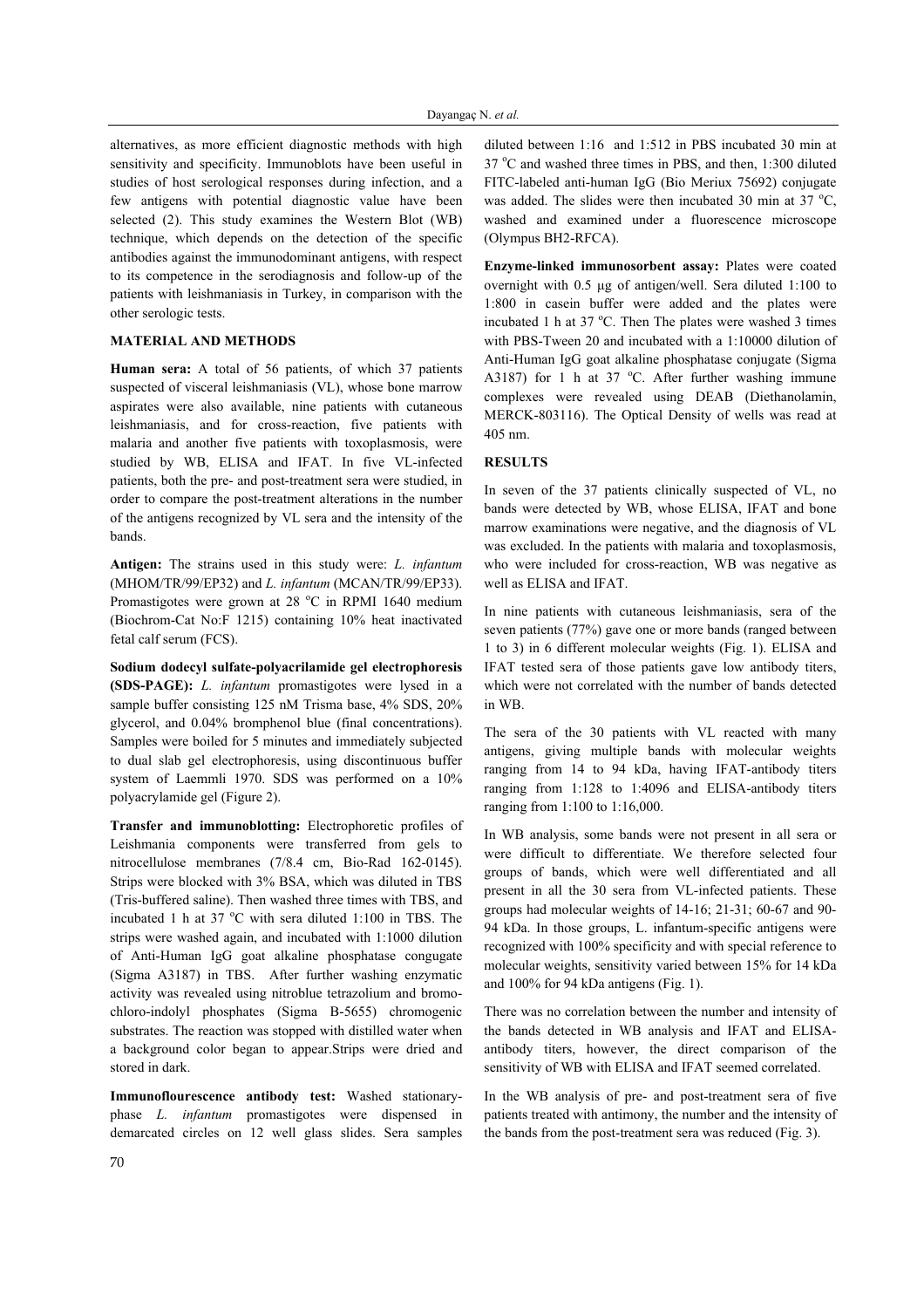

**Figure 1**. Percentages of the antigens recognized by patients with visceral and cutaneous leishmaniasis

sensitive (positive only in 26% and 33% of the patients with VL respectively).

Moreover, Marty et al. described specificity and sensitivity according to reactivity towards a group of four bands between 18 and 31 kDa and considered that, the presence of those bands was sufficient to define clinical leishmaniasis in an endemic area (1). In this study, we found that, all the patients with VL had reactivity towards the antigens between the 14 and 40 kDa, thus, WB technique proved useful in diagnosis with high sensitivity and specificity.

On the other hand, we found the 94-kDa antigens with the highest specificity (100 %), which have been described as the immunological markers of the L.infantum infection, previously by Rolland et al (3).

WB showed no cross-reactivity in sera obtained from Turkish patients with toxoplasmosis or malaria, which was also consistent with the previous data (4).



**Figure 2.** SDS-PAGE of the antigens using in western blotting (**L1**: *L.infantum*- MHOM/TR/99/EP32; **L 2**: *L infantum*-MCAN/TR/99/EP33; **M**: Marker) **Figure 3.** The bands obtained before and after treatment (**B**: Before therapy; **A**: After Therapy)

### **DISCUSSION**

Numerous studies have investigated Leishmania antigen expression at the level of specific antibody recognition. Antigens with potential diagnostic value have been selected by their specific recognition by VL sera in WB assays (3).

Mary et al. described four groups of parasitic antigens available for diagnostic and epidemiological purposes, that antibodies against one or more of them have been found in all cases of leishmaniasis and confirmed that, the 14-16 kDa bands represented the most sensitive and specific antigens (2). Our findings were consistent with such grouping; however, the 14-16 kDa bands were found highly specific (not positive in any of the patients with cutaneous leishmaniasis), but not As a result, we concluded that, WB is a reliable test for the diagnosis and follow-up of VL, which can be used as a routine diagnostic tool; however, it requires suitable laboratory environment and equipment.

#### **REFERENCES**

- 1. **Marty P, Leliévre A, Quaranta JF, Suffia I, Eulalio M,** 1995. Detection by Western blot of four antigens characterizing acute clinical leishmaniasis due to *Leishmania infantum*. *Trans R Soc Trop Med Hyg*, 89:690-691.
- 2. **Mary C, Lamouroux D, Dunan S, Quilici M,** 1992. Western blot analysis of antibodies to *L.infantum* antigens: potential of the 14 kDa and the 16 kDa antigens for diagnosis and epidemiologic purposes. *Am J Trop Med Hyg*, 47:764-771.